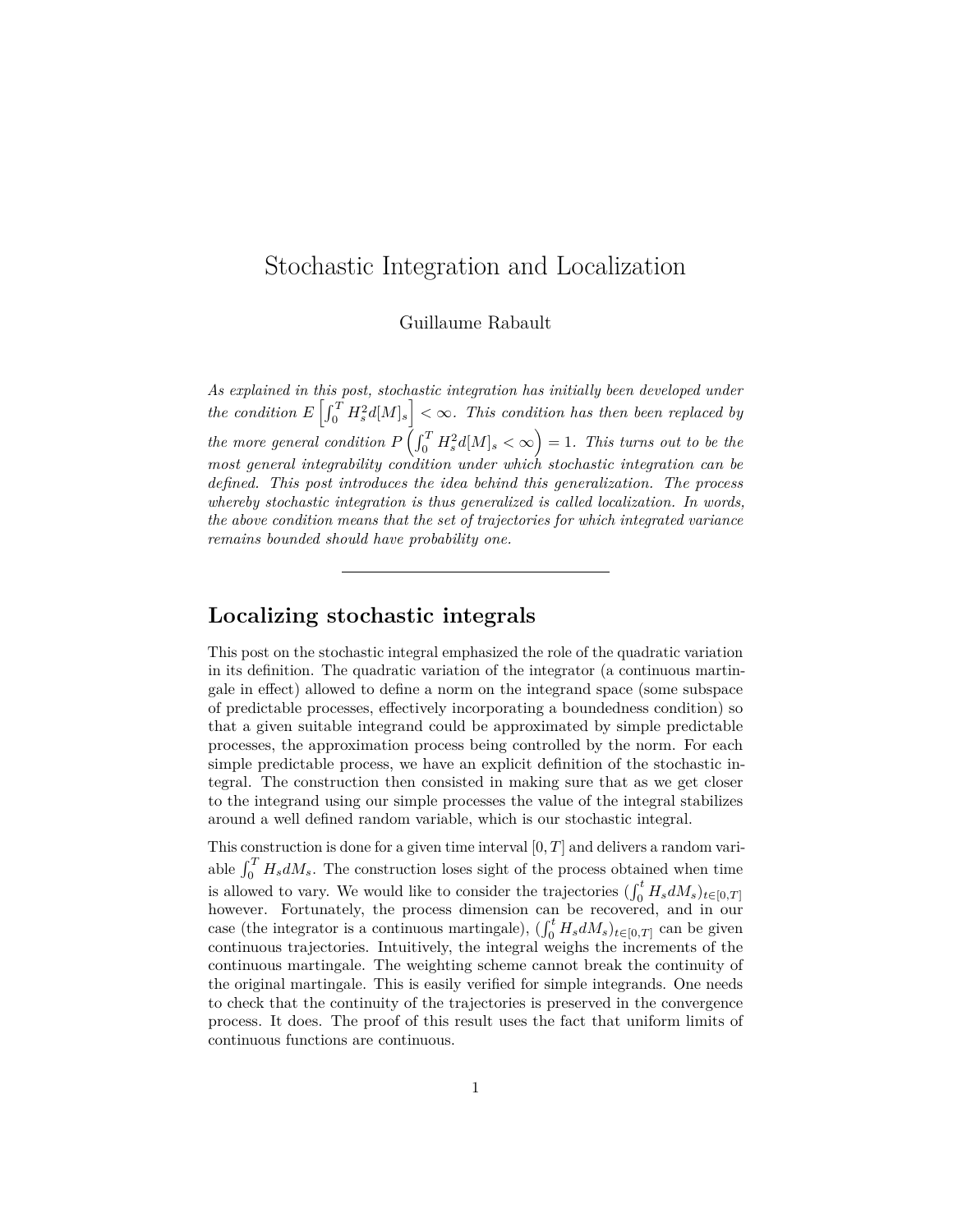The stochastic integral is initially defined under the boundedness condition:

$$
E\left[\int_0^T H_s^2 d[M]_s\right] < \infty,
$$
 (\*)

using *L* <sup>2</sup> Hilbert space techniques. The stochastic integral can still be defined if:

$$
E\left[\int_0^T H_s^2 d[M]_s\right] = \infty,
$$

provided:

$$
P\left(\int_0^T H_s^2 d[M]_s < \infty\right) = 1.
$$

One can then indeed identify an increasing sequence of sets of time and events which union is whole space  $[0, T] \times \Omega$ , and such that when restricted to each one of the sets in the sequence, the previous expectation (integral) is finite. This is done using stopping times  $(T_k)_{k \in N}$ , with each set of time and events being defined as  $\{(t,\omega)|t \leq T_k(\omega)\}\$ . On each of these sets, the restricted integral is finite:

$$
E\left[\int_0^{T_k} H_s^2 d[M]_s\right] < \infty.
$$

Finally, the sequence of stopping times converges almost surely to *T*. In other words, the sequence of stopping times covers the time axis.

The set of stopping times is called a localizing sequence. It is used to define localized (stopped) versions of  $(H_s)_{s \in [0,T]}$  and  $(M_s)_{s \in [0,T]}$  through:

- $H_s^k = H_s$  on  $\{(t, \omega) | t \leq T_k(\omega) \}, H_s^k = 0$  on  $\{(t, \omega) | t \in T_k(\omega) \},$
- $M_s^k = M_s$  on  $\{(t, \omega) | t \leq T_k(\omega)\}, M_s^k = M_{T_k}$  on  $\{(t, \omega) | t \in T_k(\omega)\}.$

The stochastic integral can then be defined for each stopped process (the right boundedness conditions having been ensured by construction) leading to a stochastic integral process which we can formally write down as  $(\int_0^t H_s^k dM_s^k)_{t \in [0,T]}$ . It can be shown for any two indices  $p$  and  $q \geq p$ :

$$
\int_0^t H_s^q dM_s^q = \int_0^t H_s^p dM_s^p
$$

on  $\{(t,\omega)|t \leq T_p(\omega)\}\.$  One can thus glue all stopped integrals together to lead to an unambiguous stochastic integral<sup>[1](#page-1-0)</sup>:

$$
\int_0^t H_s dM_s, \, t \leq T.
$$

<span id="page-1-0"></span> $1$ One can check that the construction is independent of the particular localizing sequence that has been chosen.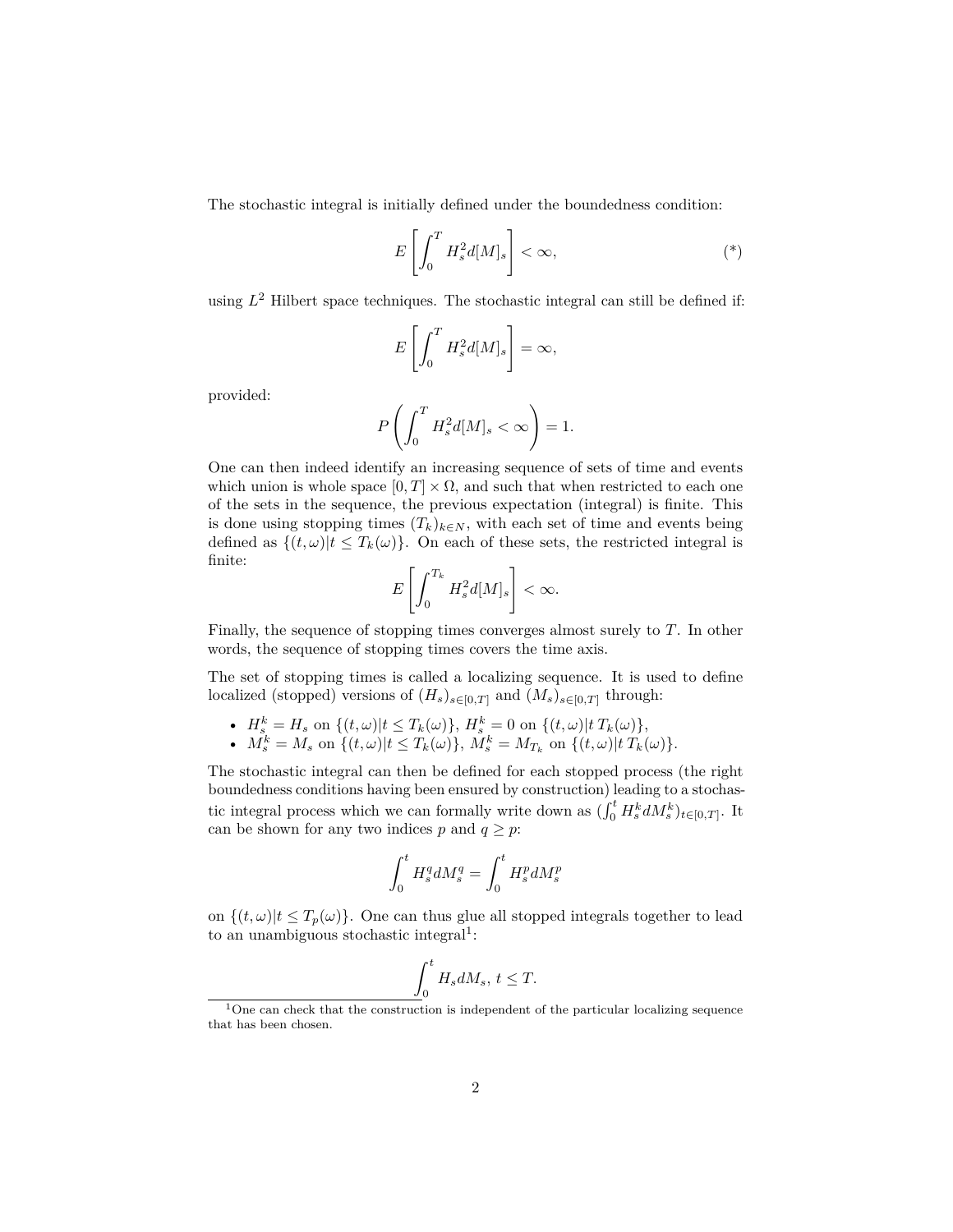#### **Stochastic integrals and local martingales**

Relaxing the boundedness condition, we lose the property that the stochastic integral is a continuous martingale. It is instead a local continuous martingale. The concept of a local martingale is related to the previous construction. As above, the construct is designed to tame unboundedness. Essentially, a local martingale is a process coming with an increasing sequence of stopping times which fully covers the time axis and such that each stopped version of the process is a true martingale. Because in our construction above, the stopped processes verified the boundedness condition, each 'stopped stochastic integral' is a martingale. It is thus expected that our extended stochastic integral delivers a local martingale and it indeed does<sup>[2](#page-2-0)</sup>. Finally, the integral can be fully generalized by allowing integrators to be local continuous martingales instead of true continuous martingales. First, local martingales have a proper continuous quadratic variation. Second, to adapt the above construction to this case, one needs to find a localizing sequence which both localizes the martingale and ensures the boundedness condition (\*). This is possible and is actually easy in our case given the continuous trajectories of the local martingale.

In our context where integrators are continuous local martingales, the true constraint on extending stochastic integration is the divergence of  $\int_0^T H_s^2 d[M]_s$ on a non negligible set of trajectories. Heuristically, when this quantity explodes, the stochastic integral oscillates wildly between  $+\infty$  and  $-\infty$  and its value cannot be defined. This corresponds to the asymptotic behavior of the Brownian motion at infinity (lim sup<sub> $t\rightarrow\infty$ </sub>  $B_t = +\infty$ , lim inf $t\rightarrow\infty$   $B_t = -\infty$ ). These wild oscillations have to remain the unreachable horizon of our stochastic integrals.

### **The moral of the story**

The objective of this post was to introduce localization. A lot of details have been swept under the rug but hopefully, the logic is clear. Localization is the price we have to pay to be able to develop stochastic integration without imposing ad-hoc boundedness conditions. One can integrate local continuous martingales using predictable processes. The outcome is a local continuous martingale. The key condition which has to be enforced is that  $\int_0^T H_s^2 d[M]_s$  be almost surely finite.

This post opens the door to the nirvana of (continuous) semimartingales. Semimartingales are precisely the processes for which stochastic integration makes sense. They decompose additively into finite variation processes and local martingales. We are one step away from semimartingales and we will remain there in this post. Using semimartingales, we will be able to explicit the rules of Ito

<span id="page-2-0"></span><sup>2</sup>A boundedness condition is needed to prove that a local martingale is a true martingale. Roughly speaking, the boundedness condition allows to apply the dominated convergence theorem of Lebesgue integration (or the related Vitali convergence theorem). As a reminder, the dominated convergence theorem identifies a sufficient condition for integration and limits to commute.